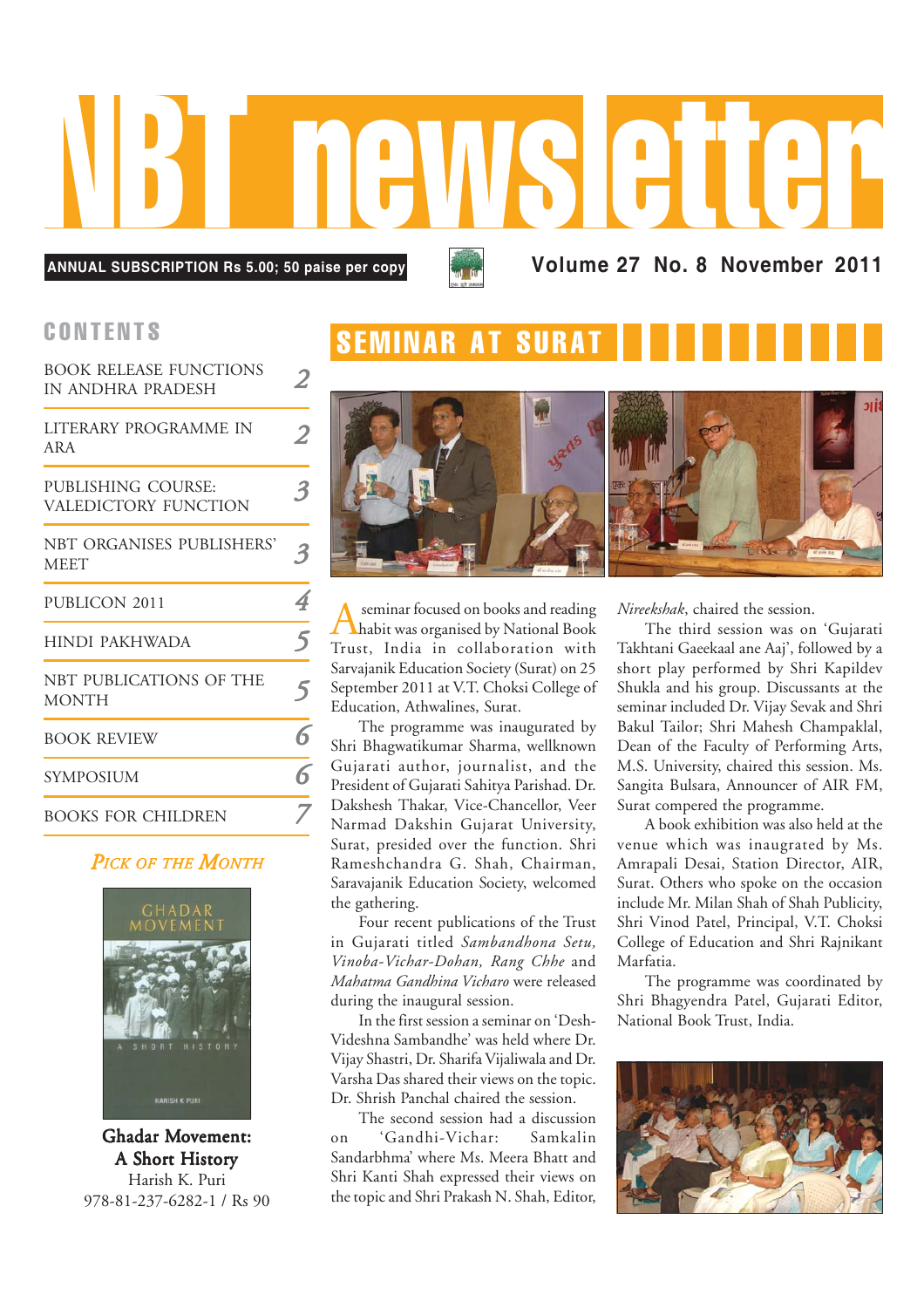## BOOK RELEASE FUNCTIONS IN ANDHRA PRADESH



The National Book Trust, India organised two book release functions in Andhra Pradesh—one on 9 September at Tirupati and the other on 14 September at Kakinada.

The function at Tirupati was organised in collaboration with Department of Telugu Studies and Ancient Indian History, Culture and Archeology, S.V. University, Tirupati at the Senate Hall.

NBT's recent titles in Telugu, *K. Sabha: Uthamakathalu*, *Rajkamal Chawdhary: Sankalit Kahaniyan* and *Growing Up with Trees* were released at the function.

Prof. Ketu Vishwanatha Reddy, compiler of the the book *K. Sabha Kathalu* and Sahitya Akademi awardee, presided over the meeting. Speaking on the occasion Shri Reddy lauded NBT and its efforts towards bringing out good books at affordable price for the general readers.

Shri Singamaneni Narayana, a noted short story writer and critic, and Prof. M. Narendra, short story writer, presented their views on the books released.

In the book release function at Kakinada, the biography *Durgabai Deshmukh*, written by Dr V. Lalita and Prof. V. Ramakrishna and three children's books published by NBT were released.

Releasing the books, Shri M. Ravichandra, IAS, District Magistrate and Collector and the Chief Guest at the function said that Durgabai Deshmukh worked





tirelessly towards social reforms in Andhra Pradesh, was an inspiration to many people.

Prof. Vakulabaranam Ramakrishna, co-author of the book who presided over the meeting said East Godavari district was known for its key role in national movement, in which Durgabai played a great role. He also said that this biography would help people know about various social movements and in particular the lead role played by Durgabai Deshmukh. Dr. J. Chennaia, a noted translator and Asst. Professor at Telugu University and Dr. P. Chiranjeevi Kumari shared their thoughts on the titles released.

Dr. Pathipaka Mohan, Telugu Editor at NBT, coordinated the programmes.

## LITERARY PROGRAMME

The National Book Trust, India<br>organised one-day literary programme in Ara, Bihar, in association with the Hindi Department of Veer Kunwar Singh University. The programme included a book release function of NBT titles followed by a seminar.

The books released on the occasion were namely *Ek thi Chidiya*, *Dard ka Rishta, va Anya Kahaniyan*, *Thakur Sahab ka Vrat*, *Hardeep aur Uski Andhvishwasi Maa*, *Nuskha*, *Aa Gayi Doosri Simran*, *Vigyan ka Kramik Vikas Vaishvik Pariprakshya Main*, *Prabhavati*, *Parbat-Parbat Basti-Basti*, and *Kahan Tak Kahen Yugon ki Baat*.

The book release was followed by a discussion on the books released where Prof. Usha Kiran Khan, Shri Santosh Shreyas, and Shri Krishna Kumar presented their views.

The second session of the programme included a seminar on the topic "Vartman Daur Main Pustak ki Prasangikta" (Relevance of Books in the Present Times). Presiding over the session, Dr Dina Nath Mishra while presenting his views on the subject commended NBT's efforts and added that such programmes provide a platform for thinkers to communicate their views and discuss over relevant issues.

Speaking on the occasion, Prof.



Neeraj Singh, Head of the Hindi Department, Veer Kunwar Singh University felt that NBT's organising such programmes in relatively smaller regions of India makes sure that books reach every nook and corner of the country. Shri Mithileshwar, eminent writer, also praised NBT's efforts of reaching books to every region of India.

Dr Ayodhya Prasad Upadhyay and Dr Ravindra Nath Rai were both of the opinion that the book reading culture had definitely seen a welcome growth in the present era. Others who spoke on the subject included Dr Gajadhar, Dr Mohan Singh, Shri Parashuram, and Shri Diwakar Pandey.

Earlier, Dr Lalit Kishore Mandora, Hindi editor, NBT welcomed the guests and informed the audience about the various activities of the Trust.

### **2 NBT NEWSLETTER NOVEMBER 2011**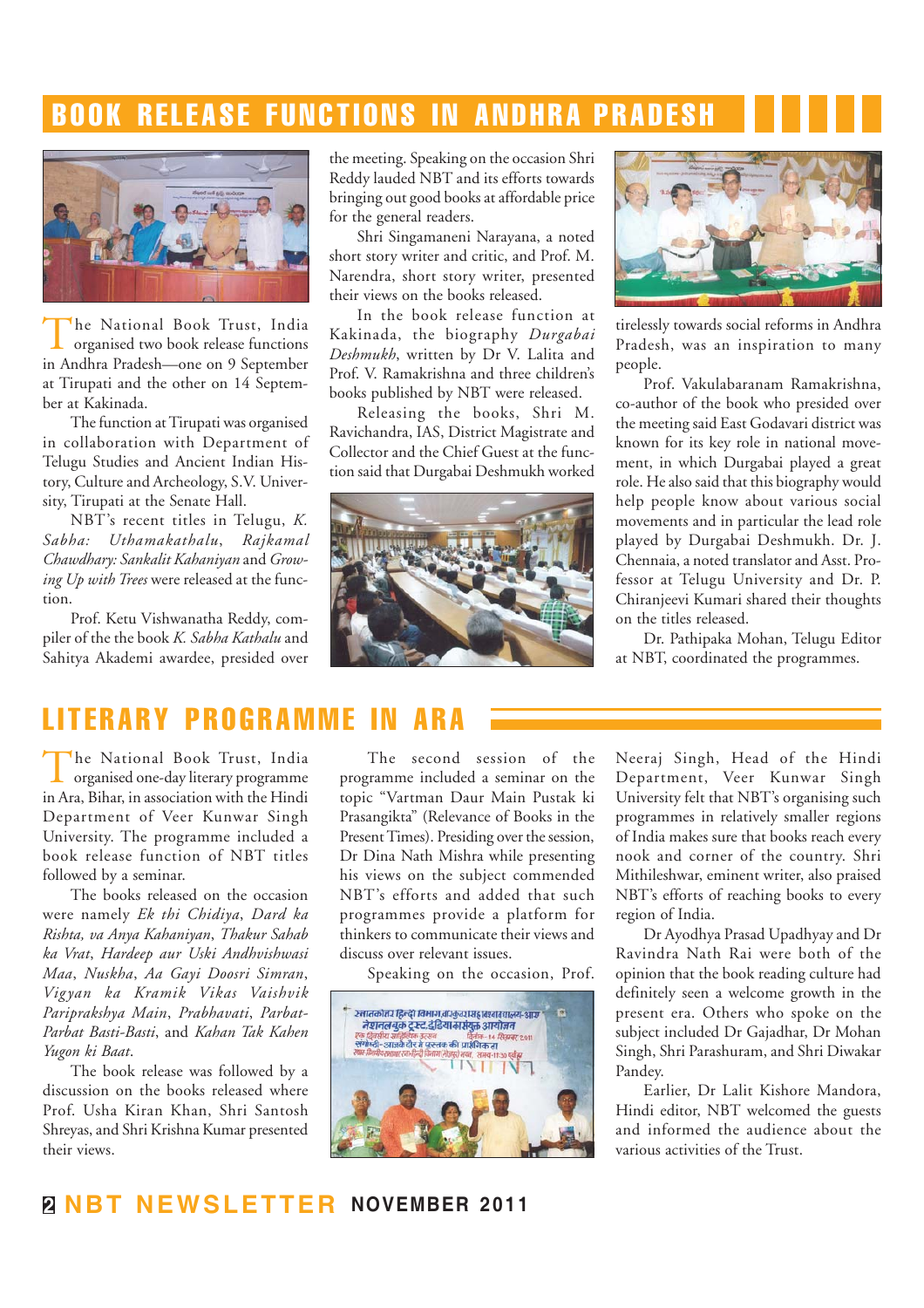## PUBLISHING COURSE: VALEDICTORY FUNCTION

The valedictory function of the one-<br>month long Training Course in Book Publishing organised by NBT in Delhi was held on 1 October 2011 at the Trust's premises. Prof. Shyam Menon, Vice-Chancellor, Dr. B.R. Ambedkar University, Delhi, was the Chief Guest on the occasion who distributed certificates to the successful participants of the course.

"Much as we celebrate India's status as one of the biggest publishing

industries in the world, yet we must remember that it caters to only about five per cent of the population. This is where the role of organisations like NBT assumes importance," said Prof. Menon.

He also said that the intervention of technology has made publishing possible on desktop computer and internet has paved way for a dispersed workplace where contents are developed at one place and printed elsewhere. "Like other industries," he added, "publishing industry is also driven by the market where both writers and readers are equally marginalised. Hence, the young professionals, have a responsibility towards the society."





Shri M.A. Sikandar, Director, NBT, welcomed the guests, participants and faculty members present on the occasion. He said, "There are about 18,000 publishers in our country and the industry is growing. There is, thus, a growing demand for trained professionals. Our training courses organised all over the country help to fill this demand. Shri Sikandar also put forward a proposal to the Chief Guest for a joint Diploma Progamme on Book Publication by the Ambedkar University and NBT. The<br>idea was well received and was well received and acknowledged by Prof. Menon.

Shri Sumit Bhattacharjee, course coordinator informed the audience about similar training courses proposed

to be held during the year in other parts of the country including Chennai and Kolkata.

Ms. Farida M. Naik, Joint Director (Admn. & Fin.) thanked Prof. Shyam Menon, the participants and other dignitaries present on the occasion.

The month-long publishing course in Delhi was organised in July 2011 in which eminent professionals from leading publishing houses provided insights into the various aspects of publishing. As part of the one month course, the participants were on an internship programme for three months at major publishing houses in Delhi.

## NBRGANISES

National Book Trust, India organised a Publishers' Meet at the India International Centre, New Delhi to discuss the issues pertaining to the forthcoming 20th New Delhi World Book Fair (NDWBF) to be organised by the Trust from 25 February to 4 March 2012 at Pragati Maidan, New Delhi.

Initiating the discussion, Shri M.A. Sikandar, Director, NBT, said that "the World Book Fair is a very important event for the publishing industry and our publishers are the major stakeholders in the event. Hence, it becomes our collective responsibility to put up a good show. NBT has initiated this Meet to discuss some of the major issues and challenges facing the event, and therefore, I welcome your suggestions for the same."





Over fifty CEOs and Dy. CEOs from well-known publishing houses participated in the discussion. Many participants appreciated the efforts of the new Director for arranging this Meet and hoped such meets would provide a platform for discussions between NBT, the nodal agency for publishing, and the publishers. A number of suggestions were put forward by the representatives of publishing houses and Shri Sikandar

assured to give due thought and consideration.

Realising the importance and potential of regional language publishing, as well as to sustain a dialogue with language publishers, the Trust organised similar meets in Pune, Panajim, Jorhat and Vijayawada.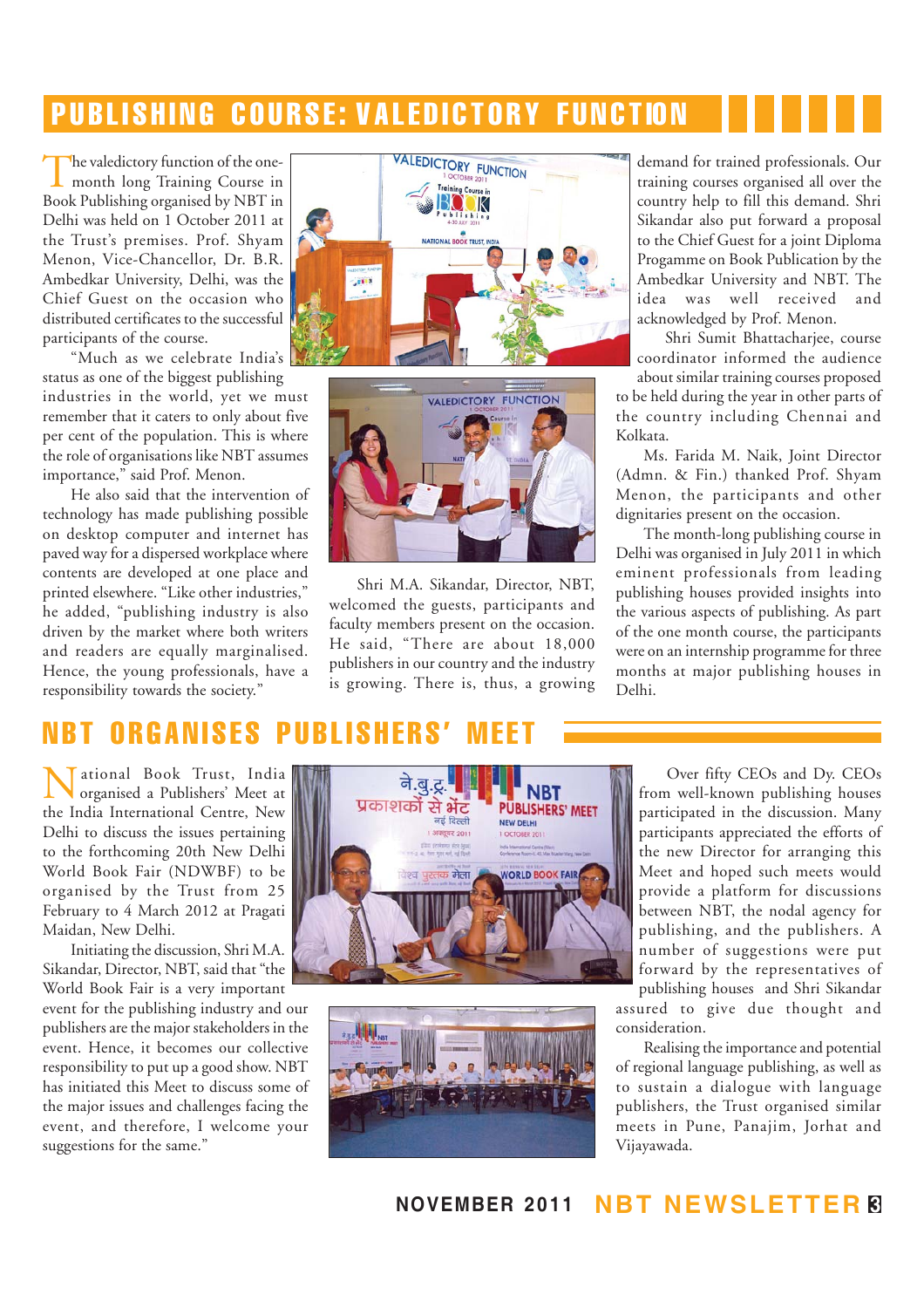## PUBLICON 2011

Realising the promise and potential of the publishing industry, FICCI organised a twoday programme to address some of the key issues facing the industry. The inaugural edition of 'Publicon – 2011: The Business of Publishing' was held at FICCI House from 28-29 September 2011.

Addressing the inaugural session, Shri M.A. Sikandar, Director, NBT, said, "For the past five decades the National Book Trust, India being the apex body

established by the Government of India, has been shouldering the responsibility of book publishing and book promotion in the country with the objective to create the culture of reading habit among the masses. It is playing a vital role in providing quality books to a cross section of the society including children and in particular the marginalised society at an affordable price. Publishing in more than 30 languages, its focus areas are science and environment education, children's literature, bringing out original works in Indian languages."

Further, he added, "We want to make forays on experimental basis in the areas of e-books and digitalisation of our titles." Speaking on the promotion of books, Shri Sikandar said, "NBT participates in various international book fairs to promote Indian



books abroad. It is also engaged in organising book fairs throughout the country, including the biennial New Delhi World Book Fair.'

Discussing the forthcoming 20th New Delhi World Book Fair (NDWBF), he said, "This is the largest and most prestigious publishing event in the Afro-Asian region. It is the 'sangam' of multilingual and multicultural Indian publishing industry with participation from all major publishing houses of the globe and provides a platform for promoting titles, copublication arrangement and trade contacts in this part of the world." This year, Shri Sikandar said, the theme of the Fair is 'Point of View: An International Rights Exhibition of Books on Cinema'.

He also elaborated about the first ever National Youth Readership Survey conducted by NBT through NCAER and its findings brought out in a book format. On the importance of National Book Promotion Policy 2011, he said, "NBT is one of the main architects of the policy document. It is expected that the implementation of the recommendations of the Task Force of NBPP would go a long way in raising the interest in books particularly among the children and youth.

Speaking on the occasion, Shri B.G. Verghese, journalist and author, urged the Indian publishers "to tap the enormous market in Indian languages for profit and education to the society." Emphasising on the need to tap the potential of global market, Shri Verghese said that the Government of India needs to facilitate export of Indian books. Shri Jug Suraiya, columnist, *Times of India*, also spoke on the occasion.

The two day programme deliberated on various areas like National Book Promotion Policy, IPR issues, digital publishing, rejuvenation of libraries, export potential of the industry, children's publications and the role of book fairs.

#### AWARD FOR NBT BOOK

The book *Bharat Mein Manavadhikar*, published in Hindi by the National Book Trust, India was awarded the first prize by the National Human Rights Commission. Authored by Dr. Subhash Sharma, the book was adjudged under the category 'Manav Adhikaron Par Hindi Mein Duvavarshik Srijnatmak Lekhan Puraskar Yojna'– 2008-09. The function was held at New Delhi on 14 September 2011 and the awards were presented by Shri K.G. Balakrishnan, the Hon'ble Chairman of the NHRC and former Chief Justice of India .



## **JOIN NBT BOOK CLUB** *AVAIL 20% DISCOUNT*

- 20 per cent discount on all NBT publications
- Rebate on postal charges
- NBT books of worth Rs. 25 on every purchase of books worth Rs. 500 shall be given as gift to a member in a year.

### **4 NBT NEWSLETTER NOVEMBER 2011**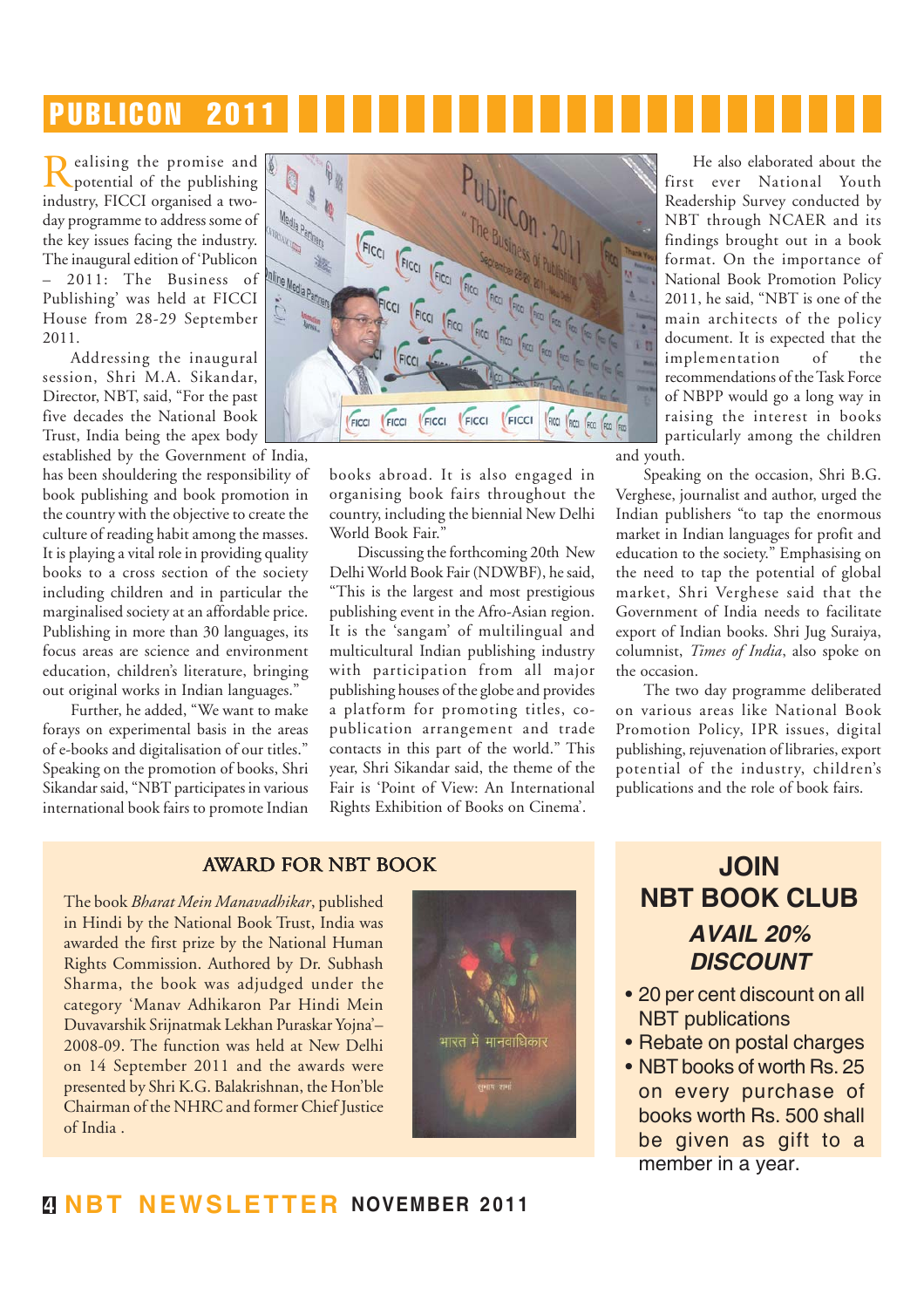## HINDI PAKHWADA

The National Book Trust, India<br>observed the annual Hindi Pakhwada from 15 to 30 September 2011.

The Trust celebrated the annual Hindi Diwas on 19 September 2011 at the Conference Hall of the Nehru Bhawan. A 'poem recitation' competition was organised for the NBT employees, which saw their participation in quite large numbers.

Inaugurating the programme, Shri M.A. Sikandar, Director NBT exhorted everyone to make use of

Hindi in official work as much as possible. The programme was graced by the presence of two Hindi scholars, Shri Harish Naval and Shri Divik Ramesh, who also judged the competition.

The programme started with employees rendering their poems to a packed hall. The subjects varied from humour, satire to patriotism, women issues, motivation, honesty and other such myriad topics. The participants were divided into two groups— Hindi speaking and non-Hindi speaking employees. Most of the Hindi speaking participants wrote their own poems while the non-Hindi



participants read out poems of eminent poets.

Speaking on the occasion, Shri Harish Naval gave the audience some interesting details about Hindi language. He said that



88 per cent of the media in our country reports in Hindi and as far as employment option was concerned, Hindi language was positioned at the top 5th rank. He was of the opinion that Hindi has today become the main source of income in India as it has a wider scope. Shri Naval also congratulated the participants and wished them luck. Shri Naval regaled the audience by rendering one of his poems.

Shri Divik Ramesh praised NBT employees for having participated in

such large numbers and rendering delightful poems. Shri Ramesh likened the language to one's mother. He said that everyone needs to learn a language to be creative in it. He opined that Hindi Diwas should be celebrated every month in a year; it should not become a language of just competition or awards.

The programme concluded with the prize ceremony. The participants were adjudged for first, second, and third positions as well as for two consolation prizes in each of the two groups.

The event was coordinated by Dr Lalit Kishore Mandora, Hindi editor, NBT.

## PUBLICATIONS OF THE

#### Young India: *An Interpretation and a History of the Nationalist Movement from Within*

Lajpat Rai; K. L. Tuteja (Ed.) ISBN 978-81-237-6281-4; Rs 11.00 Lajpat Rai was one of the most prominent



leaders during India's struggle for freedom. He wrote *Young India* during his stay in the US and it was published there for the first time in 1916. But the British government described it 'seditious' and

banned its circulation in England and India. Lala Lajpat Rai's aim to write this book was firstly to provide a true account of India to the world which differed from the Western writings that were coloured with imperialism and racial bias. *Young India* discusses the rise of British power in India and its consequences, origin and growth of Indian nationalism, foundation of the Indian National Congress, trajectories of Indian national movement up to 1915, Hindu-Muslim relations and finally his own vision of Indian nation.

#### *Primer on Forest Biodiversity*

P. S. Ramakrishnan ISBN 978-81-237-6301-9; Rs 65.00 Part of a series of primers on biodiversity, this volume emphasizes upon ecological, social, economic and cultural dimensions of forestry, taking a trans-disciplinary approach towards forest biodiversity conservation and linked sustainable forest management. In this, India has had a

pioneering role to play, both through the scientific leadership provided as well as promotional activities largely through nongovernmental activism.



**NOVEMBER 2011 NBT NEWSLETTER 5**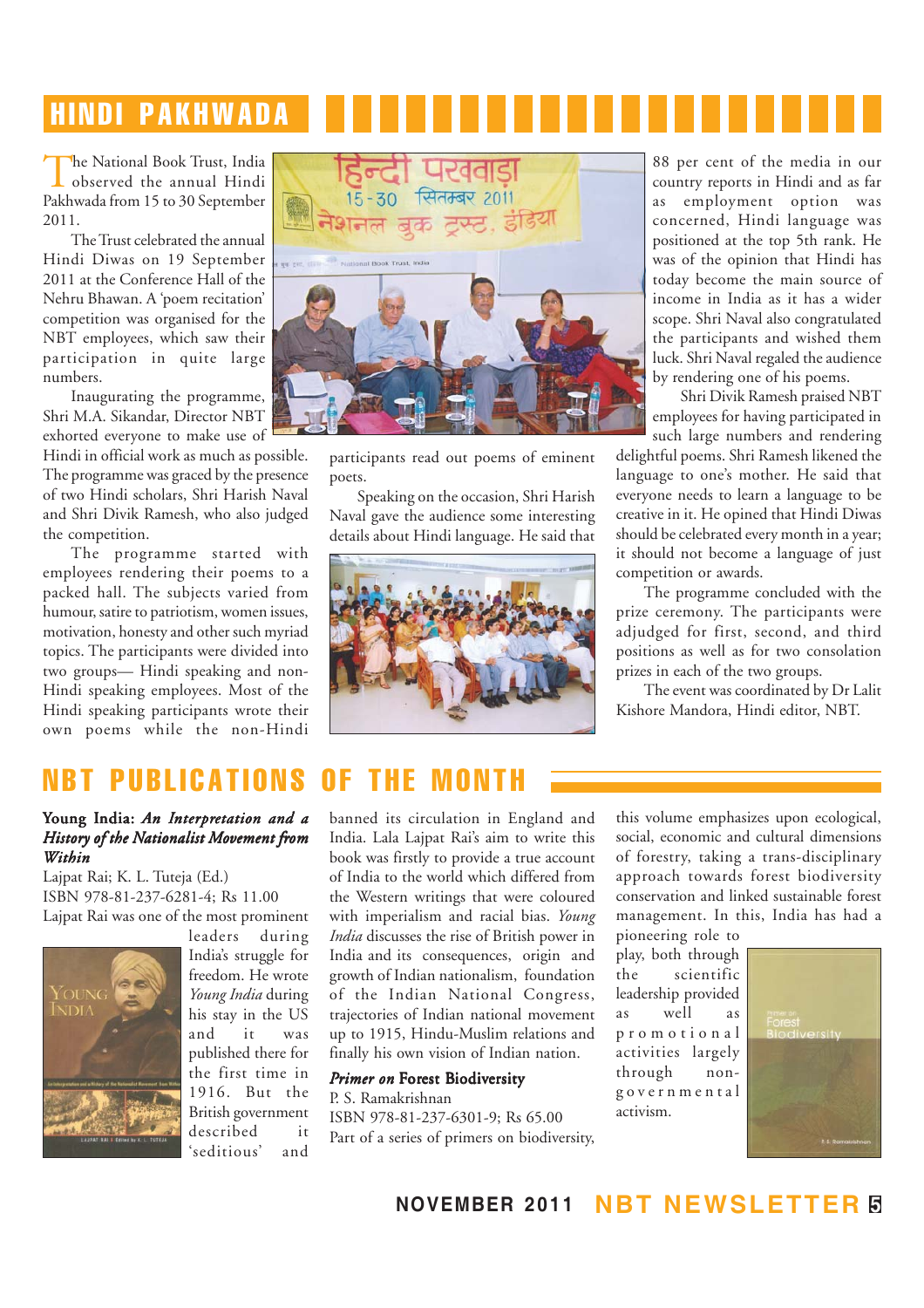## BOOK REVIEW

#### IGNITING IGNITING YOUNG MINDS

Do you remember Rancho, the protagonist of the film *Three Idiots*, who had a habit of questioning each and everything? This is the sort of curiosity that Prof Yash Pal intends to inculcate in the youth. Every child is born with an "eternal why", and answering his simple questions is not always simple. Indeed, it needs sufficient clarity in concepts and simplicity in language, and Prof Yash Pal has done this job skillfully. The speciality of his answers to young minds is not only "what" he says but also the "way" he says.

Prof Yash Pal, former Chairman of the UGC, is a well-known scientist and educationist. He has a PhD degree in Physics from the Massachusetts Institute of Technology. He has also done many science programmes like "Turning Point" that was telecast on Doordarshan. His column, "This Universe", appears regularly in*The Tribune*. Co-author of the book and his son, Dr Rahul Pal is a young scientist. He is presently working with the National Institute of Immunology, New Delhi.

Children grow up struggling with some questions regarding the world surrounding them. The attempt to answer them provides an opportunity to Prof Yash Pal to unravel his interesting perspective.



Random Curiosity Yash Pal & Rahul Pal 978-81-237-6106-0; Rs. 140 (PB 978-81-237-6107-7; Rs 500 (HB)

For example, according to the author, we become a single organism with the bicycle while riding it. He extends this principle to the field of management, as he says that the same is also needed to control an institution, a corporation or a country.

The book contains questions pertaining to everyday life: *Why do tears come when we cut an onion?* and *Why do tears taste salty?* Some questions pertain to understanding the scientific facts, like, *What are stem cells?* and *What is global warming?*

*Why doesn't the poison in a snake's body kill the snake itself?* The reason is that the stuff that snake venom is made of cannot be called poison. It would be relatively harmless if ingested. But when injected into the blood stream, it can become lethal, quickly affecting the heart and brain.

The book explains that the Moon's period of revolution around the Earth is exactly the same as the period of its rotation around its axis. That is the reason we see only one face of the Moon, unless we travel out to space to look at its back. This has been done and the back side of the Moon has been photographed by spacecraft.

The authors' earlier book, *Discovered Questions*, published by the NCERT, is also a compilation of similar questions and answers. As Prof Yash Pal explains, it is the result of joyful interactions with children.

The answers to the questions are given in an everyday conversational tone and do not expect any prerequisite knowledge from the reader. Interesting illustrations are provided in the book to enhance the learning experience and to make answers more attractive.

Mohammad Imtiaz

Courtesy: *The Tribune*, 9-10-2011

## SYMPOSIUM

A two-day symposium on Purvottar Nagri Lipi Sanghosti was held at Dera Natung Government College, Itanagar, on 24 and 25 September 2011 by Nagri Lipi Parishad, which works for the development and preservation of the Indian languages.

Addressing the gathering Prof. Tamo Mibang, Vice-chancellor, Rajiv Gandhi University and Chief Guest at the function said Hindi has a scope to be a common language of the nation. But besides learning Hindi, he added, that it



was imperative to preserve our dialects which he felt have become vulnerable nowadays.

The seminar saw an enthusiastic participation of educationists from all over the country including all states of the north-east region.

Dr Lalit Kishore Mandora, Hindi editor from NBT

participated from the Trust. On the occasion, teachers and students from the Dera Natung Government College insisted on a book exhibition by NBT to be held in their college.

### **6 NBT NEWSLETTER NOVEMBER 2011**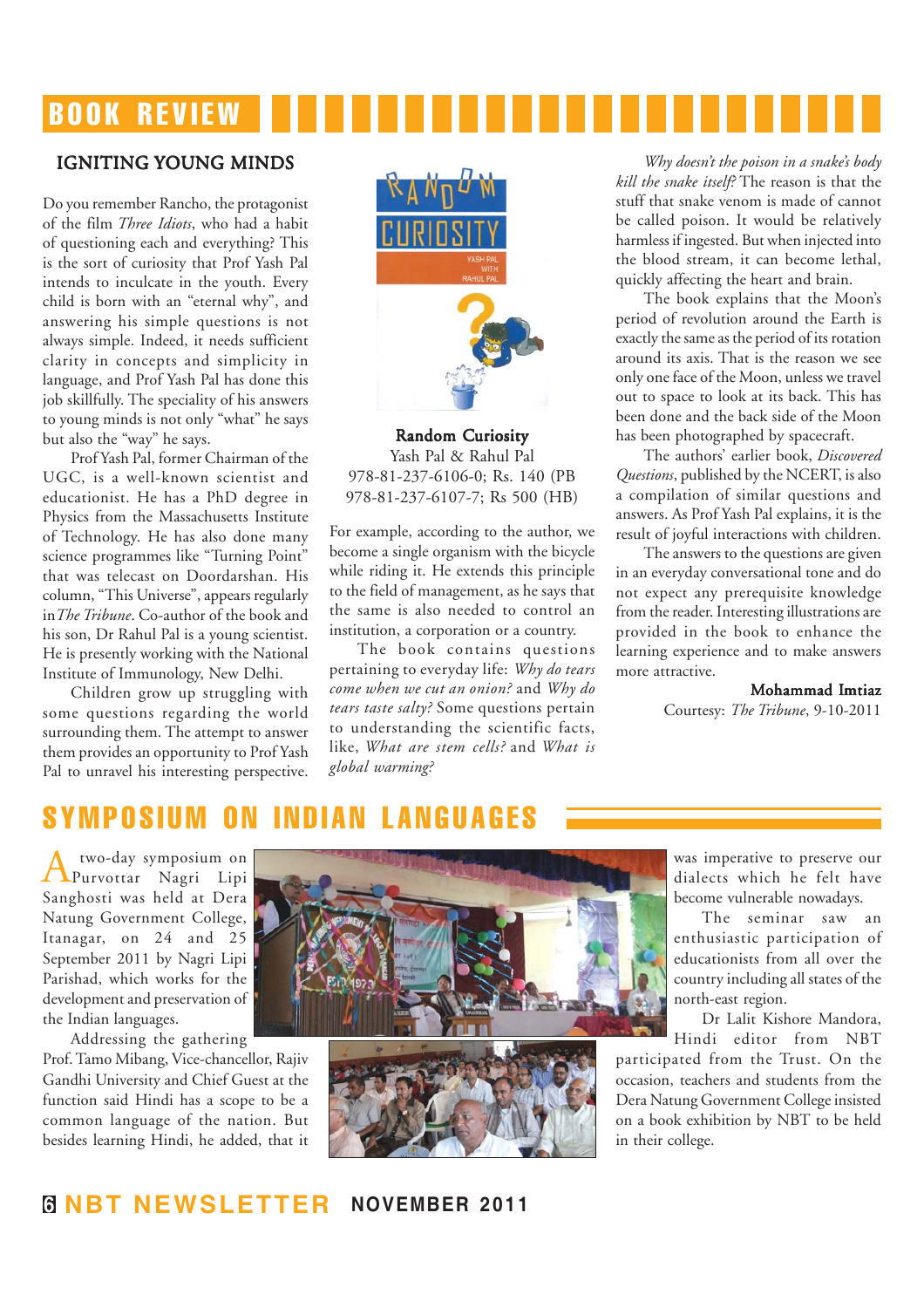# BOOKS FOR CHILDREN

14 November, the birthday of Pandit Jawaharlal Nehru, is celebrated as Children's Day all over the country. On this occasion, the NBT, India organises the National Book Week throughout the country. During this week the Trust encourages schools, colleges and other institutions to devote the week for books and involve children in book-related activities. The Trust on its part, organises a special week-long programme for children at its Nehru Bhawan premises, Vasant Kunj, New Delhi. All schools are encouraged to participate in the various activities held during this week.

The Trust publishes a wide variety of books for children. Given below are some of the recent titles.

#### A Baby Hornbill Learns to Fly

Dilip Kumar Barua ISBN 978-81-237-6167-1 Rs 25.00

A Real Giraffe Deepa Agarwal ISBN 978-81-237-5625-7 Rs 18.00

A Tale of Two Dogs Dipak Praharaj ISBN 978-81-237-5624-0 Rs 18.00

Adventure on Clee Island Tanuka Bhaumik Endow ISBN 978-81-237-5847-3 Rs 45.00

Bubu-Bulbuli's Garden Santanoo Tamuly ISBN 978-81-237-5618-9 Rs 20.00

Choogh the Squirrel

Bittie Mithal ISBN 978-81-237-5708-7 Rs 25.00

#### Friend

Pracheta Gupta ISBN 978-81-237-5523-6 Rs 18.00

## Friends of the Green Forest

Bimalendra Chakraborty ISBN 978-81-237-5493-2 Rs 15.00

From Coins to Credit Cards

K V Singh ISBN 978-81-237-5948-7 Rs 90.00

Granny's Day Out Debashish Majumdar ISBN 978-81-237-6196-1 Rs 25.00

#### Growing up with Trees Ruskin Bond

ISBN 978-81-237-5464-2 Rs 45.00

Hanged for Their Patriotism R K Tandon ISBN 978-81-237-5550-2 Rs 65.00

Joy in the Jungle Santanoo Tamuly ISBN 978-81-237-5628-8 Rs 20.00

Lachu Leela J Lopez ISBN 978-81-237-5553-3 Rs 55.00

Little Sunshine Jaswant Singh Birdi ISBN 978-81-237-6023-0 Rs 25.00

Mini Visits the Atlantic Ocean Herminder Ohri ISBN 978-81-237-6166-4 Rs 25.00

Native American Folk Tales Usha Iyengar ISBN 978-81-237-5807-7 Rs 45.00

Nawab Rangile Aabid Surti ISBN 978-81-237-6105-3 Rs 70.00

Neem Baba S I Farooqi ISBN 978-81-237-5635-6 Rs 20.00

Nona and the Rain Priya Nagarajan ISBN 978-81-237-5421-5 Rs 20.00



29 % 9 20894

Hanged

On A Tiger's Trail Geetika Jain ISBN 978-81-237-5427-7 Rs 25.00

The Ascetic Sitesh Alok ISBN 978-81-237-6093-3 Rs 25.00



The Mango Birds Deepa Agarwal ISBN 978-81-237-5500-7 Rs 15.00

Tortoise Wins Again Kiran Tamuly ISBN 978-81-237-5992-0 Rs 17.00

Tumpa and the Sparrows Swapnamoy Chakraborty ISBN 978-81-237-5533-5 Rs 15.00

Uncle Moon Forgets Counting Sanjeev Jaiswal 'Sanjay' ISBN 978-81-237-6199-2 Rs 40.00

What Happened! Jagdish Joshi ISBN 978-81-237-6182-4 Rs 30.00

Whatever You Give... Suddhasattwa Basu ISBN 978-81-237-5687-5 Rs 16.00

www.ghanajungle.com Harekrishna Devsare ISBN 978-81-237-5706-3 Rs 40.00



The Cactus